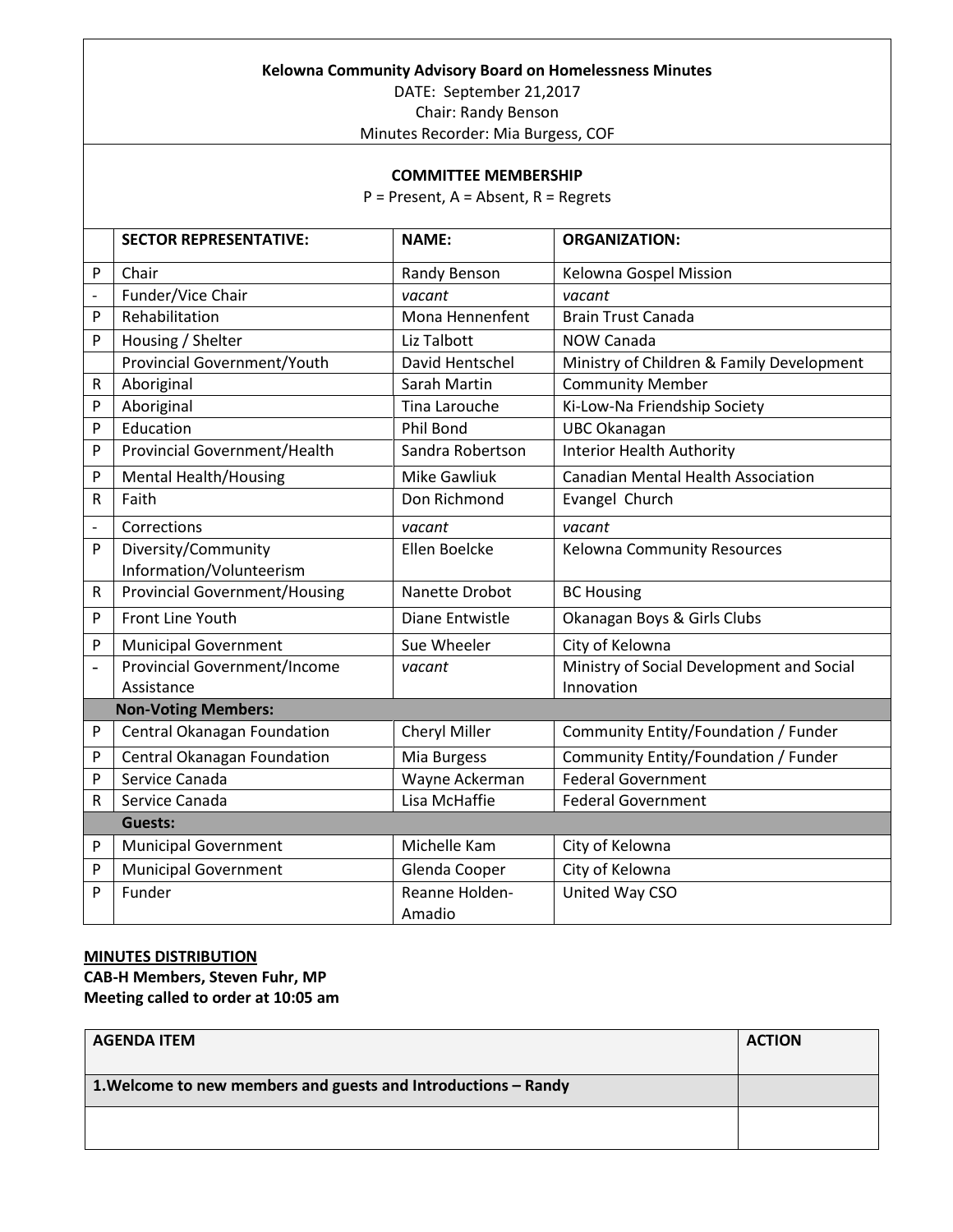| <b>AGENDA ITEM</b> |                                                                                  | <b>ACTION</b> |
|--------------------|----------------------------------------------------------------------------------|---------------|
|                    | 2. Approval of September, 2017 Agenda and July, 2017 Minutes - Randy             |               |
| Approved           |                                                                                  |               |
|                    | 3. Journey Home update/Housing Needs Assessment-Michelle and Sue                 |               |
|                    | CAB-H members were asked to provide individual feedback to Sue about the City of |               |
|                    | Kelowna's draft Housing Needs Assessment-Sue thanked everyone                    |               |
| Sue and Michelle:  |                                                                                  |               |
| $\circ$            | Was a huge undertaking                                                           |               |
| $\circ$            | City is just beginning to understand housing needs of the most vulnerable        |               |
|                    | population                                                                       |               |
| $\circ$            | Document will grow                                                               |               |
| $\circ$            | Still waiting for information                                                    |               |
| $\circ$            | City will continue to be informed by the community                               |               |
|                    | <b>Housing Needs Assessment (HNA)</b>                                            |               |
| Wheelhouse         |                                                                                  |               |
| O                  | Approach to taking an equity view on housing                                     |               |
| O                  | Don't think about housing options as linear-people move back and forth           |               |
| $\circ$            | Not everyone will be able to own housing                                         |               |
| O                  | Pass along any ideas to re-name wheelhouse to Sue                                |               |
| $\circ$            | Wheelhouse is important part of HNA                                              |               |
| GAPS:              |                                                                                  |               |
| O                  | key populations are most vulnerable: seniors, persons with diverse abilities,    |               |
|                    | youth, indigenous people                                                         |               |
| O                  | limited supply and high demand                                                   |               |
| $\circ$            | senior homelessness increasing                                                   |               |
| $\circ$            | no hard data on youth facing homelessness                                        |               |
| $\circ$            | indigenous peoples are overrepresented in homeless population                    |               |
| $\circ$            | .6% vacancy rate                                                                 |               |
| $\circ$            | Limited investment form senior government                                        |               |
| O                  | 1,100 units in-stream for construction                                           |               |
| $\circ$            | Still not enough housing to meet needs                                           |               |
| O                  | 0% vacancy rate for 3+ bedroom units                                             |               |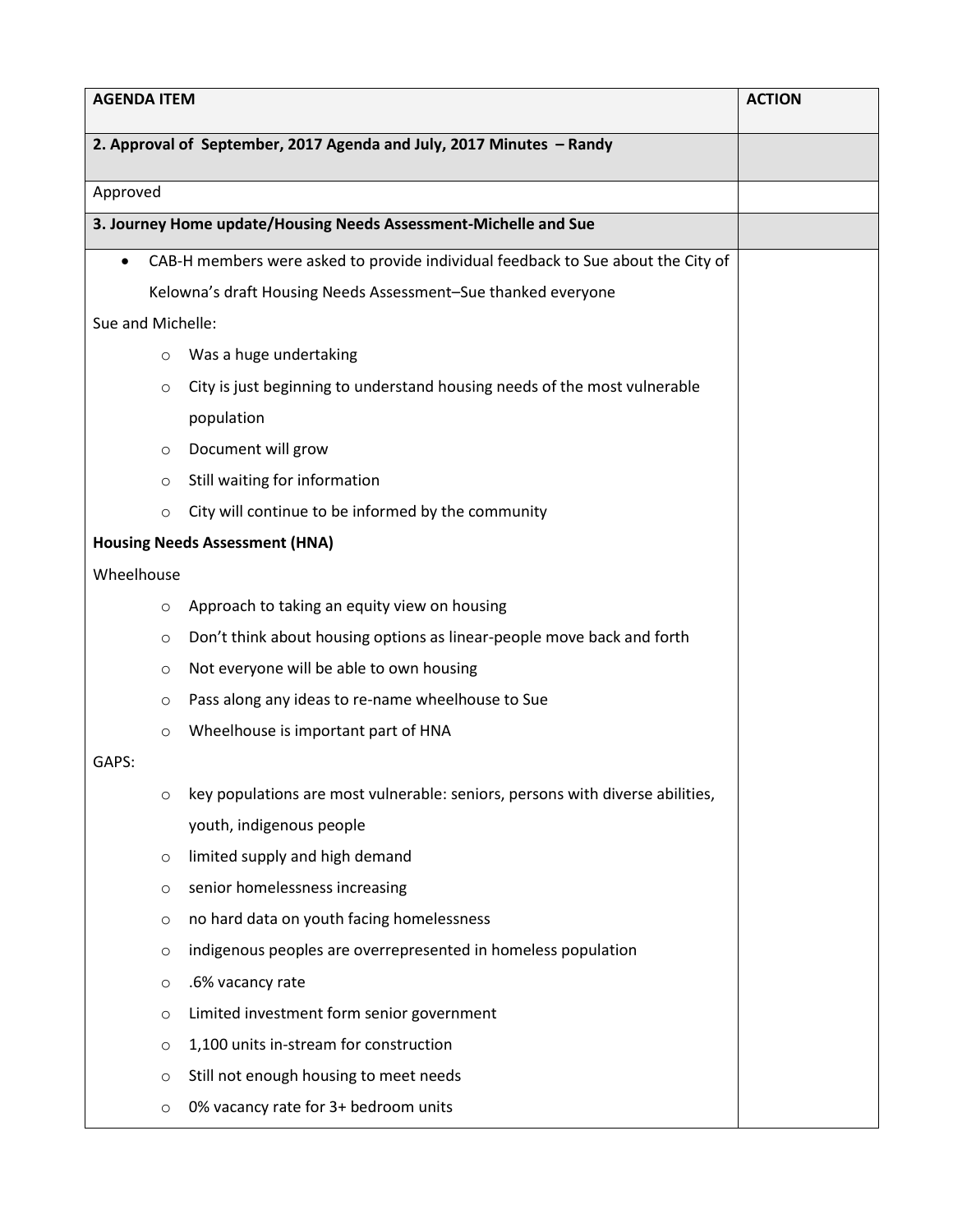| <b>AGENDA ITEM</b>                                                                   | <b>ACTION</b> |
|--------------------------------------------------------------------------------------|---------------|
| People can't move from transitional housing into market-rent because they<br>$\circ$ |               |
| can't afford units                                                                   |               |
| Housing First program is competing with professors and professionals for<br>$\circ$  |               |
| housing units                                                                        |               |
| Secondary rentals give owners additional income but the units are easily<br>$\circ$  |               |
| taken out of the rental market and used for short-term vacation rentals              |               |
| Increase in short term rentals (AirBNB, VRBO etc)<br>$\circ$                         |               |
| City is researching potential regulations for short term vacation rentals<br>$\circ$ |               |
| High housing ownership rates in Kelowna<br>$\circ$                                   |               |
| Income not keeping pace with housing costs<br>$\circ$                                |               |
| Only 2 income households can afford to purchase homes today<br>$\circ$               |               |
| BCNPHA rates for rental costs are low compared to searches on local<br>$\circ$       |               |
| websites advertising rental units (ie: castanet etc)                                 |               |
| <b>Goals and Deliverables</b>                                                        |               |
| Guide and develop a community vision to address homelessness<br>$\circ$              |               |
| Focus on a systems approach<br>O                                                     |               |
| Develop a plan made for Kelowna<br>O                                                 |               |
| What are community priorities?<br>O                                                  |               |
| Strong focus on performance management and integrating information<br>$\circ$        |               |
| <b>Healthy Housing strategy</b>                                                      |               |
| Part of the City's strategy<br>O                                                     |               |
| Looked at Senior's housing<br>$\circ$                                                |               |
| Looked at people with diverse abilities<br>O                                         |               |
| Examining food systems<br>$\circ$                                                    |               |
| Supply of rental housing, community for all<br>$\circ$                               |               |
| Diversability: based on stakeholder communication, decided this was a<br>$\circ$     |               |
| more inclusive term                                                                  |               |
| Healthy housing: housing needs of all Kelowna residents met though<br>$\circ$        |               |
| attainable, accessible and diverse housing options                                   |               |
| Data sources:                                                                        |               |
| BC Housing, CMHC, Okanagan real estate board, Interior Health Authority,<br>٠        |               |
| RDCO, City of Kelowna                                                                |               |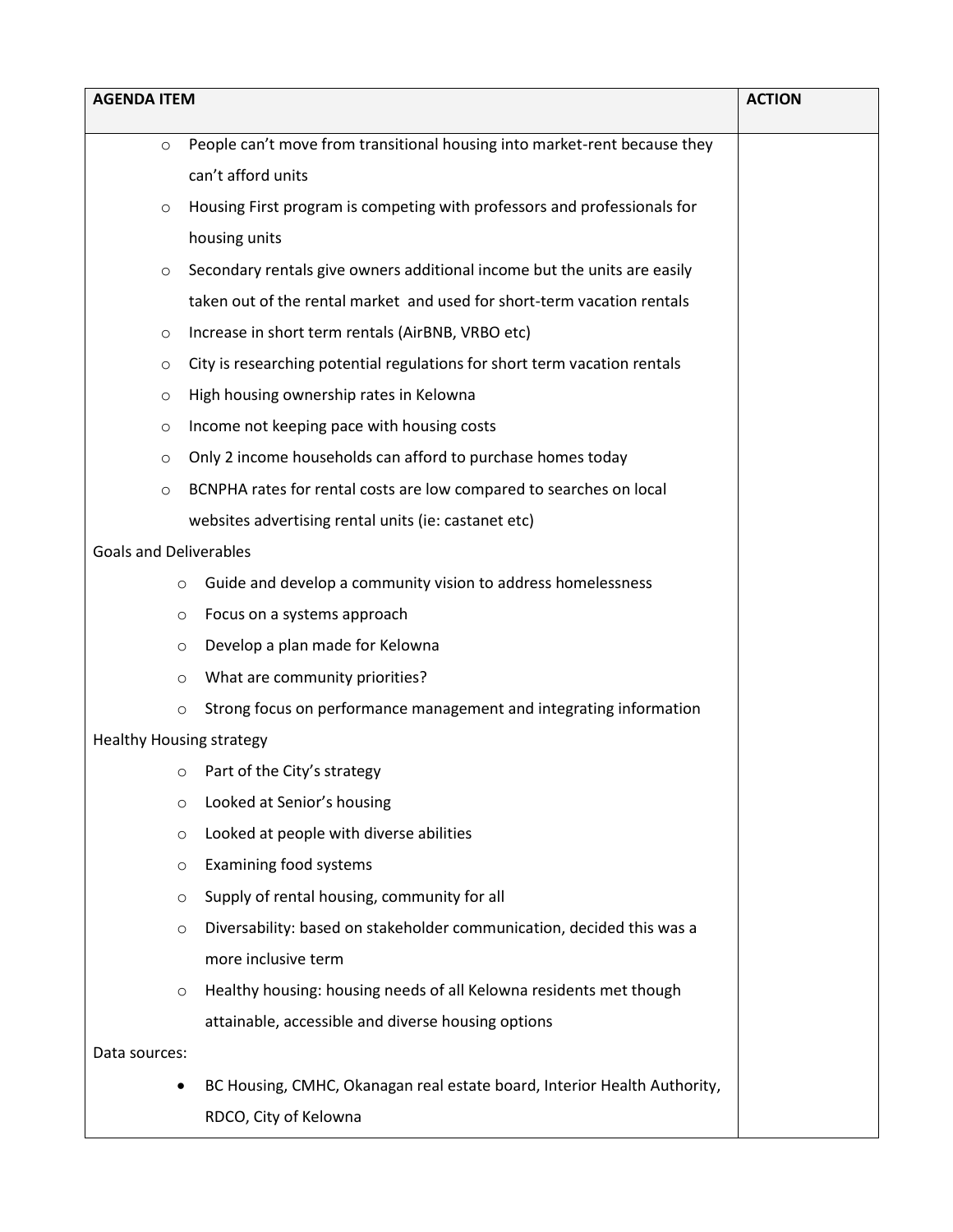|                    | <b>AGENDA ITEM</b>                                                              | <b>ACTION</b> |
|--------------------|---------------------------------------------------------------------------------|---------------|
|                    | People with lived experience helped City better understand housing<br>$\bullet$ |               |
|                    | Median household incomes                                                        |               |
|                    | High amount of single family dwellings                                          |               |
|                    | Need more diversity in housing<br>٠                                             |               |
|                    | Healthy housing recommendations:                                                |               |
| 1)                 | Need innovative housing types                                                   |               |
| 2)                 | Address missing middle                                                          |               |
| 3)                 | Transportations and energy efficiency                                           |               |
| 4)                 | Regional housing needs and assessments                                          |               |
| 5)                 | Identify senior government housing initiatives                                  |               |
| 6)                 | Land acquisition strategy                                                       |               |
| 7)                 | Rental housing incentives                                                       |               |
| 8)                 | Affordable housing construction                                                 |               |
| 9)                 | Address short-term rentals                                                      |               |
| Questions:         |                                                                                 |               |
|                    | Randy-Will mental health and addiction be addressed as a sub-population?        |               |
|                    | Sue: city will look at this                                                     |               |
|                    | Mona: brain injury needs to be included in the HNA and in the Vulnerability     |               |
|                    | <b>Assessment Tool questions</b>                                                |               |
|                    | Ellen: need to include immigrant populations and refugee settlement program     |               |
|                    | Dave: needs to have a social and health definition around populations           |               |
|                    | Dave: sharpen specific outcomes and definitions                                 |               |
|                    | Dave: be clear about populations                                                |               |
|                    | Diane: Kelowna is not alone in housing crisis-it's national                     |               |
|                    | Mona: analysis of other cities is valuable                                      |               |
|                    | Liz: HNA explained a lot of terms, this is good                                 |               |
|                    | Sue: City of Kelowna is working on creating a database                          |               |
| <b>Next steps:</b> |                                                                                 |               |
|                    | Reviewing and incorporating feedback                                            |               |
|                    | HNA will go before council for consideration in mid-October                     |               |
|                    | <b>Journey Home Strategy:</b>                                                   |               |
|                    | 9 recommendations from HNA to consider                                          |               |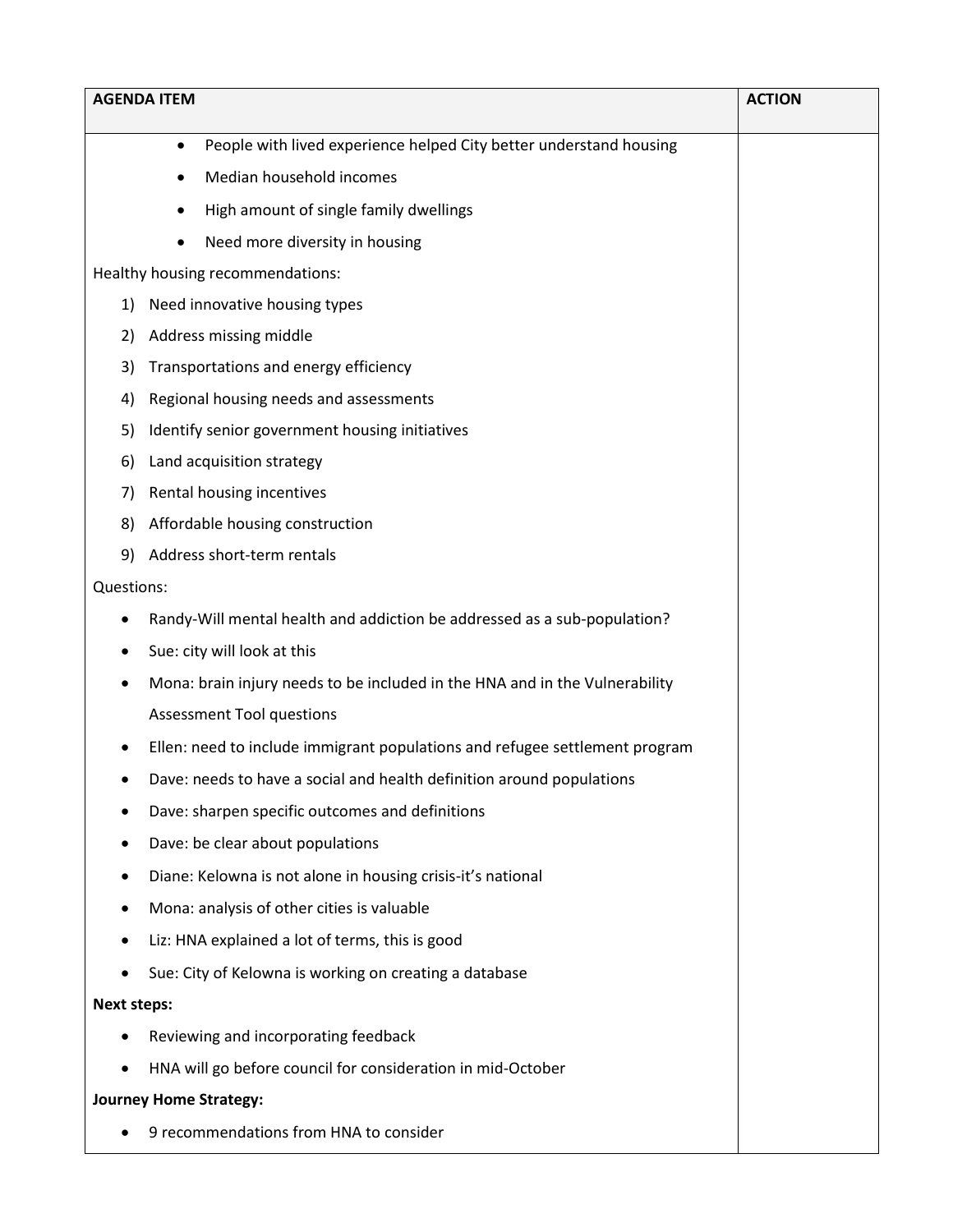| <b>AGENDA ITEM</b>                                                                                 | <b>ACTION</b> |
|----------------------------------------------------------------------------------------------------|---------------|
| Collective, coordinated approach<br>٠                                                              |               |
| Opportunity to have a different discussion around innovative partnerships                          |               |
| Task forces is community driven                                                                    |               |
| Continue to strengthen<br>٠                                                                        |               |
| Safety net re-design                                                                               |               |
| Systems planning                                                                                   |               |
| Responsive housing                                                                                 |               |
| Access to housing: need prevention measures and improved navigation for housing                    |               |
| Strengthen access to private rental market                                                         |               |
| HNA helped focus on vulnerable sub-populations                                                     |               |
| 4. Community Entity update                                                                         |               |
| <b>Point-in-Time (PiT) Count</b>                                                                   |               |
| COF will be funded to operate the PIT Count in accordance with our agreement                       |               |
| with ESDC that the CE carry's out PIT Counts as required.                                          |               |
| On September 7 <sup>th</sup> Ottawa advised: anticipate project to be sent for approval early<br>٠ |               |
| next week. It is our intent to have the agreement in place on or near your                         |               |
| estimated project start date of October 2.                                                         |               |
| Everything in the application has been very straightforward and Ottawa has                         |               |
| drafted the recommendation report for funding                                                      |               |
| COF will hire a full time PIT Coordinator and part-time Aboriginal Engagement                      |               |
| Coordinator                                                                                        |               |
| COF will post the PiT Coordinator position as soon as we are approved to receive                   |               |
| the PIT funds                                                                                      |               |
| Would like to hire Sarah for the Aboriginal Engagement Coordinator role again-                     |               |
| consistency and she did a great job in 2016                                                        |               |
| The PIT Coordinator will convene and collaborate with a PIT Committee                              |               |
| Pit Coordinator training taking place in Vancouver in November                                     |               |
| Expression of Interest: HPS Social infrastructure funds 2018-2019                                  |               |
| Closed on September 18 <sup>th</sup>                                                               |               |
| Received                                                                                           |               |
| 9 applications                                                                                     |               |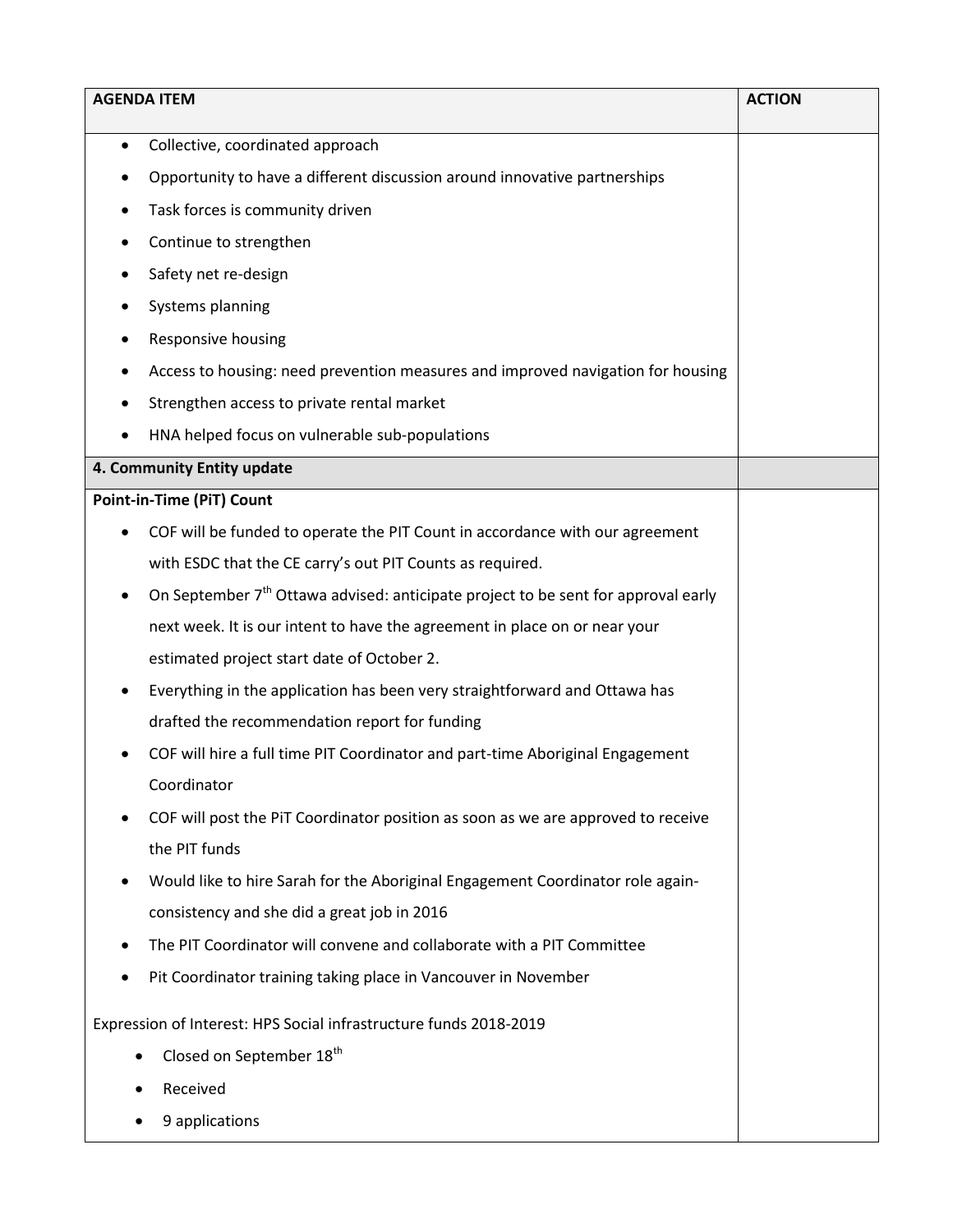| <b>AGENDA ITEM</b>                                                                                      | <b>ACTION</b> |
|---------------------------------------------------------------------------------------------------------|---------------|
| Projects will be approved by the CAB-H at the November 16 <sup>th</sup> meeting: please be<br>$\bullet$ |               |
| reminded that CAB-H member attendance at this meeting is important                                      |               |
|                                                                                                         |               |
| HPS Amended agreements for 2017-2018                                                                    |               |
| All agreements amended and signed                                                                       |               |
| I will email copies to the agencies by the end of this week                                             |               |
| 5. CAB-H Terms of Reference-Randy                                                                       |               |
| Member questions about the role of guests and alternates after the last meeting<br>$\bullet$            |               |
| Nanette emailed her thoughts on this agenda item-see email (copies provided)                            |               |
| CAB-H process has always been that alternates are considered guests and are                             |               |
| asked to leave prior to voting items but it is not clearly outlined in the CAB-H ToR                    |               |
| This has never been an issue before; this decision is up to the CAB-H                                   |               |
| This is an opportunity for discussion and to provide clarity to CAB-H members so                        |               |
| they can determine whether they want to send alternates                                                 |               |
| Roberts rules does not recommend the use of proxy votes                                                 |               |
| Considerations:                                                                                         |               |
| Are proxies counted in quorum and how?                                                                  |               |
| Could consider sending in an email vote which is already approved as a voting                           |               |
| option in the ToR                                                                                       |               |
| Mia suggested that members could appoint a representative that will be able to                          |               |
| vote on their behalf: a designated alternate                                                            |               |
| Diane: designated alternate should be senior leadership able to make decisions                          |               |
| Mia: will designated representative have enough knowledge to make funding                               |               |
| decisions?                                                                                              |               |
| It's up to each CAB-H member to select an appropriate designated alternate that is                      |               |
| knowledgeable and able to vote on funding decisions                                                     |               |
| Members asked to send Mia the names of a designated alternate for each seat<br>٠                        |               |
| Each alternate will need to be voted in at the November 16 <sup>th</sup> meeting                        |               |
| Alternates will need to sign membership declaration                                                     |               |
| Mia will send one email reminder to CAB-H members                                                       |               |
| ToR will be revised to include changes re: assigning designated alternates                              |               |